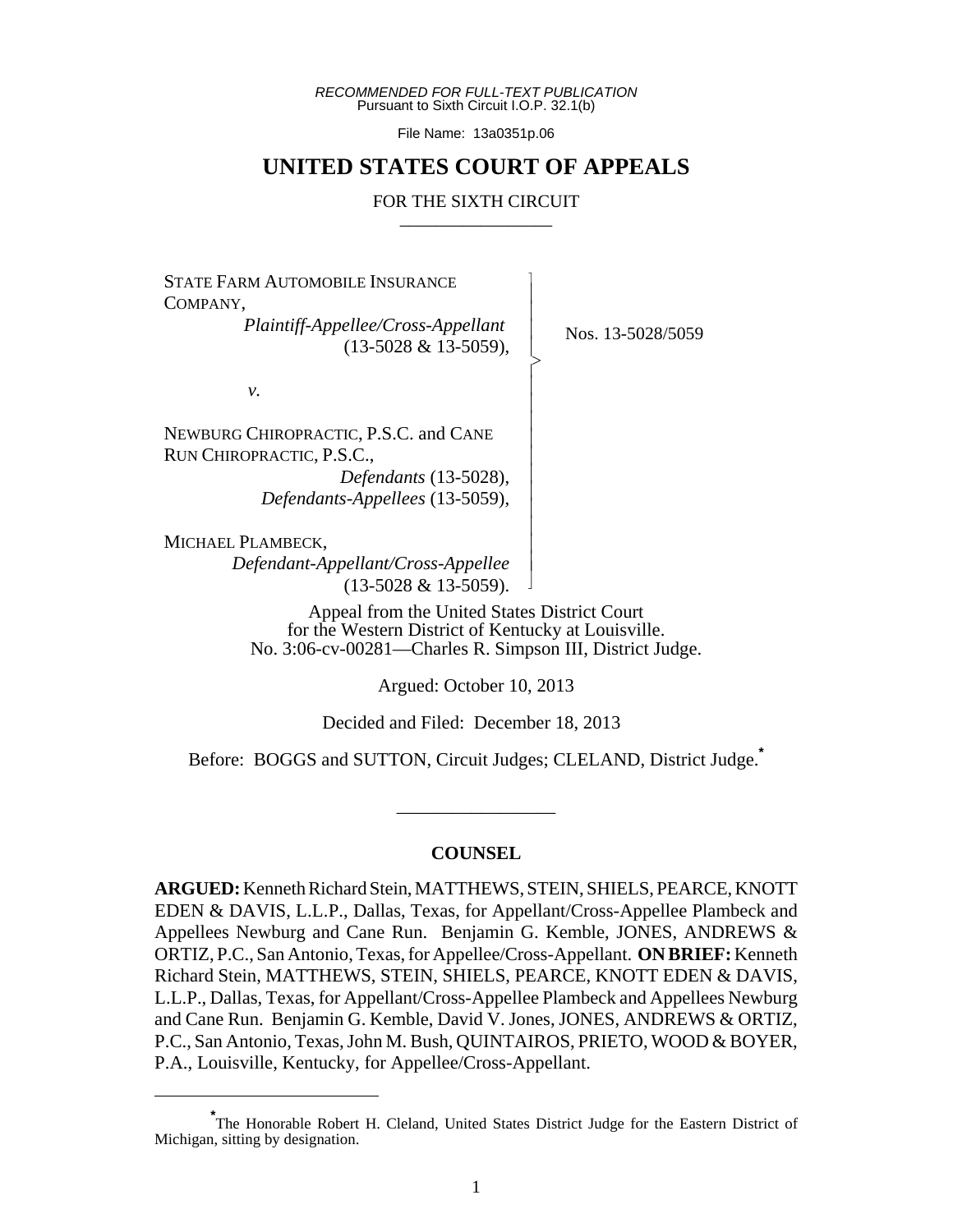SUTTON, J., delivered the opinion of the court, in which CLELAND, D.J., joined, and BOGGS, J., joined in the result. BOGGS, J. (pg. 10), delivered a separate opinion concurring in the judgment.

# **OPINION \_\_\_\_\_\_\_\_\_\_\_\_\_\_\_\_\_**

**\_\_\_\_\_\_\_\_\_\_\_\_\_\_\_\_\_**

SUTTON, Circuit Judge. Michael Plambeck owned two chiropractic clinics in Kentucky that treated patients injured in car accidents, including some of State Farm's customers. All of the treating chiropractors were licensed to practice in Kentucky. Plambeck, however, was not. Plambeck assumed that he did not need to keep his Kentucky license because he was the owner of the facility and did not treat any patients in the State. State Farm, on the other hand, assumed that Plambeck had a license because Kentucky law required chiropractic practitioners *and* owners of chiropractic clinics to hold one. For years, Plambeck continued to operate his facilities, and for years State Farm continued to pay bills for the chiropractic treatments of its insureds. Throughout this period of time, neither party confirmed the accuracy of these assumptions.

Both parties eventually learned that their assumptions were false. That discovery led to this question: May State Farm recover more than \$500,000 paid to Plambeck's clinics over four years even though all of the patients received the chiropractic services they requested? We conclude that it may not.

I.

During the years covered by this dispute, Plambeck was a licensed chiropractor *somewhere*. He just was not licensed as a chiropractor in Kentucky. From 1993 until May 2005, Plambeck allowed his Kentucky chiropractic license to lapse. During that same period, he was the sole owner of two chiropractic clinics in the State: the Newburg clinic and the Cane Run clinic. Plambeck never treated patients at the two clinics. He instead hired licensed Kentucky chiropractors who treated all of the patients. That did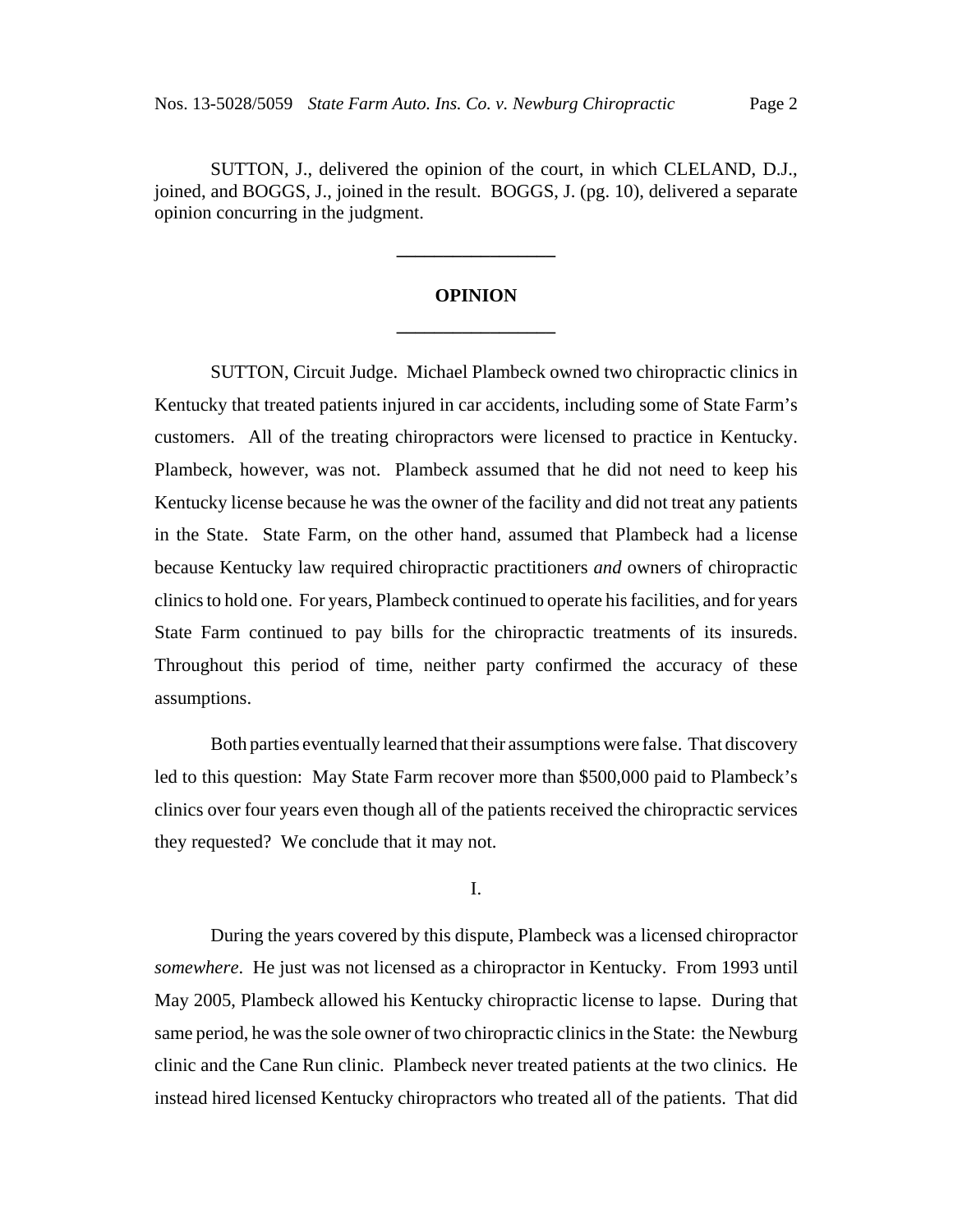not free him from responsibility under Kentucky's chiropractic-licensing laws, however, because those laws also require owners to hold a license. Ky. Rev. Stat. § 312.145(3).

Many of the clinics' patients over the years sought treatment for injuries arising from car accidents. And some of the patients carried car insurance through State Farm. Because Kentucky law requires it, State Farm's car insurance policies provide no-fault coverage for injuries resulting from car accidents. *See id.* §§ 304.39-020(2), 304.39- 030(1). Covered individuals thus may obtain chiropractic treatment under these plans. Even better for the patients, Kentucky law requires State Farm to pay for chiropractic services directly if an insured instructs them to do so. *Id.* § 304.39-241. Many patients did just that, and that is how State Farm came to pay Plambeck's clinics hundreds of thousands of dollars in medical bills even though State Farm and the clinics had no contractual relationship with each other. So far as the record shows, none of the State Farm patients complained about the services they received from these clinics.

State Farm paid the bills submitted to it by the clinics without ado from 2000 until mid-2004. When State Farm discovered that Plambeck lacked a Kentucky license, it stopped paying the clinics and sued Plambeck to recover all payments since 2000.

The district court granted summary judgment to State Farm. Because State Farm mistakenly believed that Plambeck had a Kentucky license and would not have paid the bills his clinics submitted had it known otherwise, the court held that the insurance company was entitled to recoup any amounts it paid stemming from the mistake under Kentucky law. The court awarded State Farm \$557,124.78 in damages.

### II.

A single principle unifies Kentucky common law claims for recovery of funds mistakenly paid: unjust enrichment. *See Tucker v. Denton*, 106 S.W. 280, 282 (Ky. 1907). One person may not profit from another's innocent blunder. *See Ky. W. Va. Gas Co. v. Preece*, 86 S.W.2d 163, 165–66 (Ky. 1935) (collecting cases). Thus, if one party gives another money based on the misapprehension that he must do so, the courts will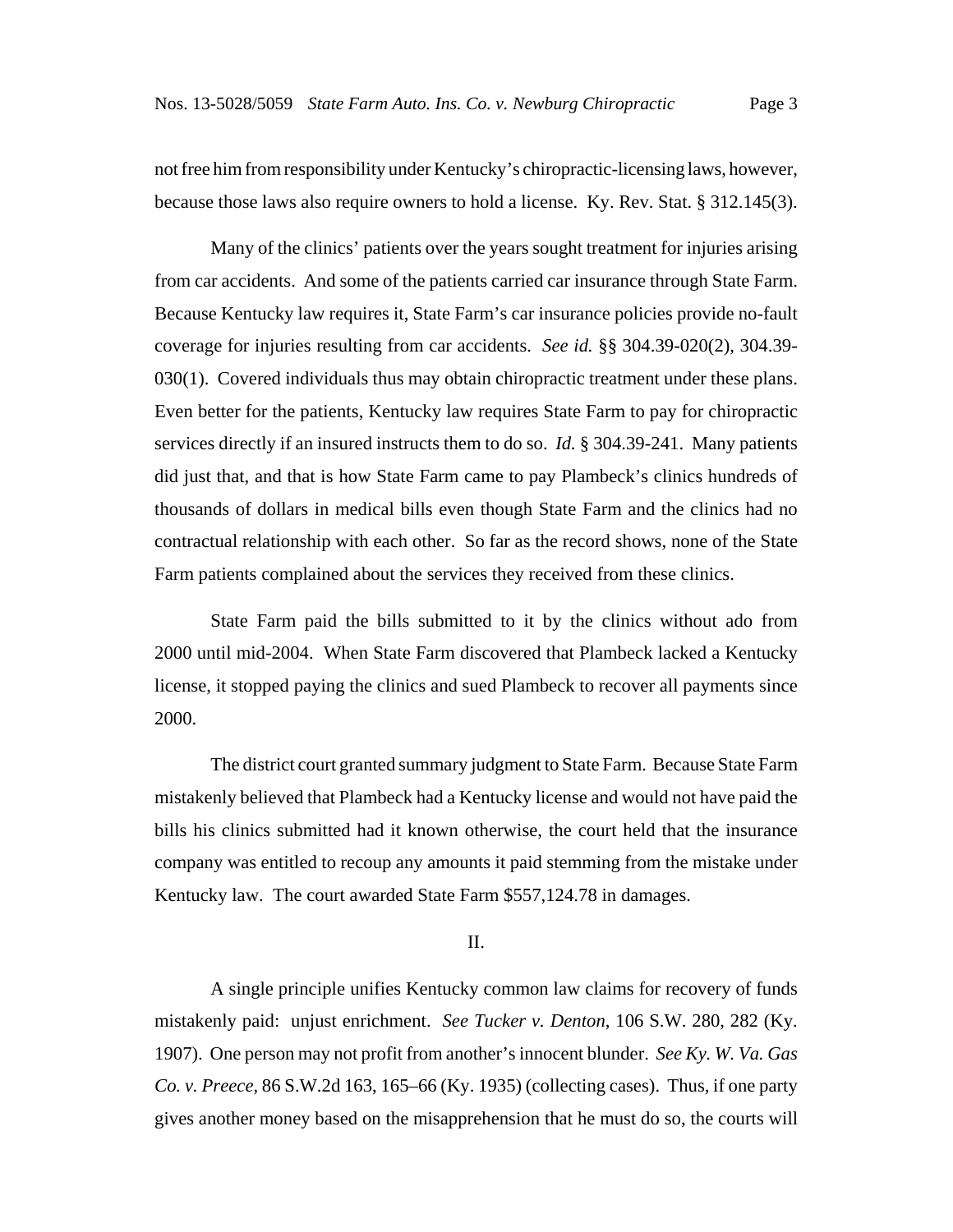use their equitable powers to undo the mistaken transaction. *See McMurtry v. Ky. Cent. R.R.*, 1 S.W. 815, 815 (Ky. 1886); *see also Scott v. Bd. of Trs. of New Castle*, 116 S.W. 788, 789–90 (Ky. 1909).

Mistaken payment cases come in two types. The first is tied to a contract. If one party to a contract pays money to another party to the same contract based on a false factual or legal premise affecting her contractual duties, she may recover the funds. *See Phoenix Indem. Co. v. Steiden Stores*, 267 S.W.2d 733, 734 (Ky. 1954). The second covers a broader spectrum of misapprehensions. If one person pays another based on a false assumption that the money is due—if in Kentucky's phrasing the money is paid "without consideration[] and not being due, either in law or conscience"—the court may force the recipient to return the money. *McMurtry*, 1 S.W. at 815; *see also Gratz v. Redd*, 43 Ky. (4 B. Mon.) 178, 190 (1843); *Riverside Ins. Co. v. McDowell*, 576 S.W.2d 268, 269 (Ky. Ct. App. 1979).

In trying to recover its payments to the clinics, State Farm says that it mistakenly believed the clinics had a properly licensed owner and that it would not have made the payments had it known otherwise. Because State Farm and the clinics never had a contractual relationship, the first category of mistake cases do not cover it. That leaves the second type of case, requiring State Farm to show that it paid money to the clinics not due to them "either in law or conscience." *McMurtry*, 1 S.W. at 815. That is a high bar, and State Farm has not cleared it.

State Farm never credibly explains how any misapprehension about the clinics' license affected *its* duty to pay for treatments provided to its policyholders. Even if we assume that the contracts between the clinics and the State Farm policyholders violated Kentucky public policy, as State Farm urges, that does not establish State Farm's right to obtain the services for free. At most, the licensing problem affected the *policyholders*' legal duty to pay for the clinics' services, not State Farm's. State Farm's legal duty to pay for these services arose under Kentucky statutory law, not under a contractual relationship with the clinics. And State Farm's statutory duty requires it to "honor the written direction of benefits provided by an insured" specifying how to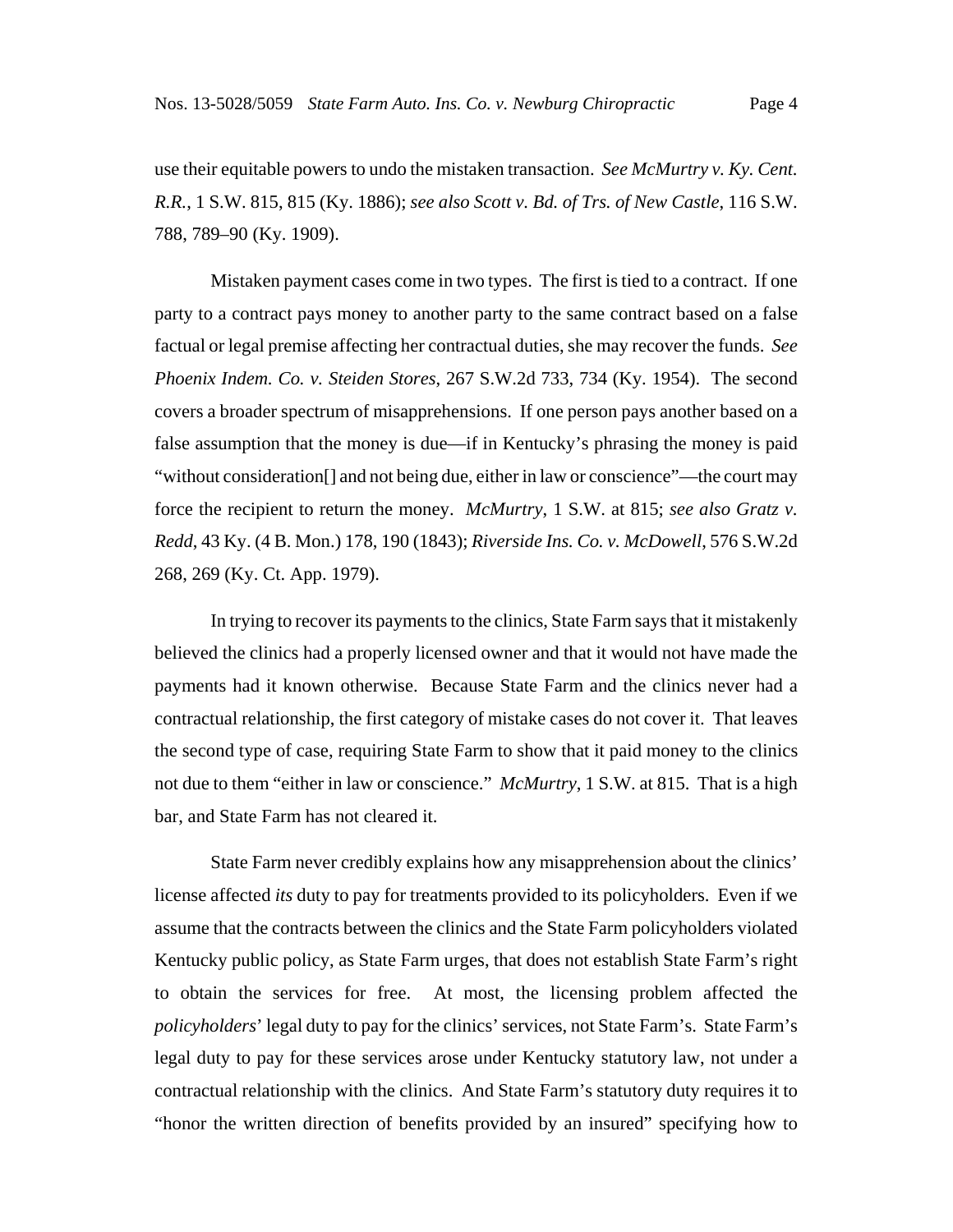"direct the payment of benefits among the different elements of loss," Ky. Rev. Stat. § 304.39-241—elements of loss that include expenses incurred for "medical care, physical rehabilitation, rehabilitative occupational training, licensed ambulance services, and other remedial treatment and care. . . . includ[ing treatments rendered by] all healing arts professions licensed by the Commonwealth of Kentucky," *id.* § 304.39-020(5)(a).

Perhaps if State Farm's insureds had not directed the insurance company to pay for these services, no payment might have been due. Who knows? But that is not what happened. All relevant policyholders received the chiropractic treatment they asked for, and they directed State Farm to make payments to the clinics for these treatments. In light of that directive, Kentucky law required State Farm to pay for the services. To be sure, Kentucky law with respect to retaining mistakenly paid money—that which "in law or conscience" they should not keep—suggests a continuum of possibilities, not a North Star. But State Farm sits at the far end, the least promising end, of that continuum when it claims a right to obtain the windfall of receiving medical treatment for its policyholders in fact without the duty to pay for it in law.

One other premise of State's Farm argument deserves mention. Its void-againstpublic-policy argument assumes that the policyholders themselves (or State Farm standing in their shoes) could now recover the money they paid the clinics for services actually provided. As a general rule, a party may not recover money paid to satisfy obligations in a void contract if "there is no proof that the services which were rendered to him were defective or that he in any other way did not receive value for the money which he paid." *Comet Theatre Enters., Inc. v. Cartwright*, 195 F.2d 80, 83 (9th Cir. 1952); *see also Universal Acupuncture Pain Servs., P.C. v. State Farm Mut. Auto. Ins. Co.*, 196 F. Supp. 2d 378, 387–88 (S.D.N.Y. 2002) (dismissing a claim for unjust enrichment similar to this one on that ground); *cf. City of Louisville v. Zanone*, 58 Ky. (1 Met.) 151, 153–54 (1858) (concluding that money mistakenly paid in accordance with a void ordinance could not be recovered in restitution where the party seeking restitution "is enjoying a benefit from the work and labor expended"). "There is no unjust enrichment if the claimant receives the counterperformance specified by the parties'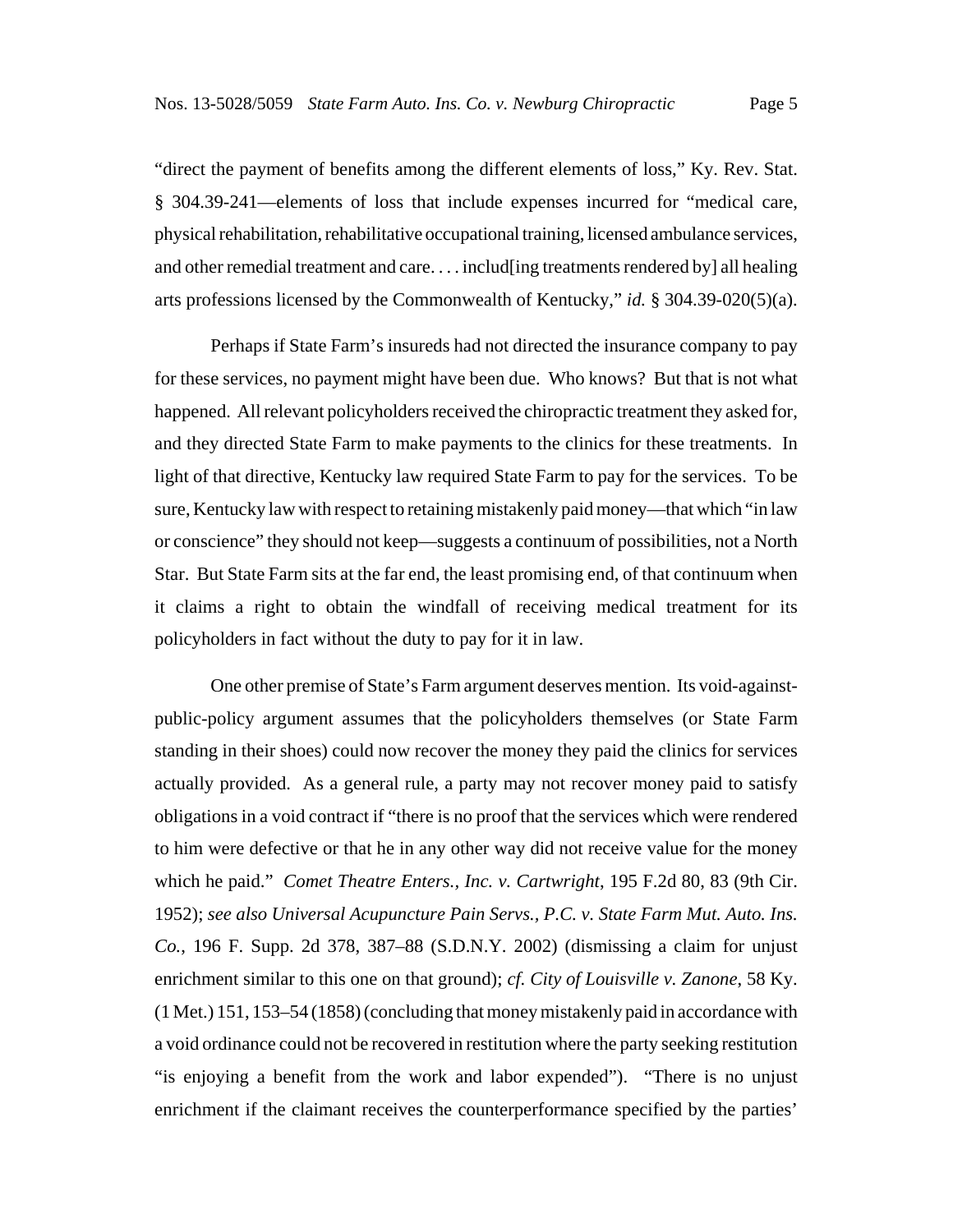unenforceable agreement." Restatement (Third) of Restitution and Unjust Enrichment § 32(2). The policyholders in this instance received what they bargained for: treatment by chiropractors, indeed treatment by licensed chiropractors. That the clinics' owner was unlicensed violated Kentucky law, to be sure, but it did not affect the bargained-for exchange between each patient and each chiropractor.

Nor does it make a difference that, had State Farm declined to pay for the services in the first instance, Plambeck might not have been able to recover the money in court because his license had lapsed. That is a far cry from compelling the return of four years' worth of payments for services actually rendered. In the words of Judge Cardozo: "[Although t]he law may at times refuse to aid a wrongdoer in getting that which good conscience permits him to receive. I it will not for that reason aid another in taking away from him that which good conscience entitles him to retain." *Schank v. Schuchman*, 106 N.E. 127, 129 (N.Y. 1914); *see also Zanone*, 58 Ky. (1 Met.) at 153 ("If it appear[s] that the party paying has received and enjoyed a benefit or consideration, he will not be aided by a court of equity in recovering back that which he has paid, but which he could not have been compelled to pay, had he resisted at the outset.").

That conclusion also makes sense in the context of a licensing statute that already sets penalties for violations of its terms but conspicuously does not provide for a civil remedy, much less one to the tune of a half-million dollars. *See* Ky. Rev. Stat. § 312.991(1). The licensing statute instead provides only criminal penalties—a maximum \$500 fine or imprisonment for six months or both—for each licensing offense. *Id.* As the Kentucky Supreme Court explained in interpreting another statute, "[i]t is a primary rule of statutory construction that the enumeration of particular things excludes the idea of something else not mentioned." *See Smith v. Wedding*, 303 S.W.2d 322, 323 (Ky. 1957). Other courts have followed this path. *See Van Zanen v. Qwest Wireless, LLC*, 522 F.3d 1127, 1131 (10th Cir. 2008) (refusing to order an unlicensed professional to return already made payments in part because "recognizing a claim for unjust enrichment would provide a remedy not intended by the licensing statute"); *Comet*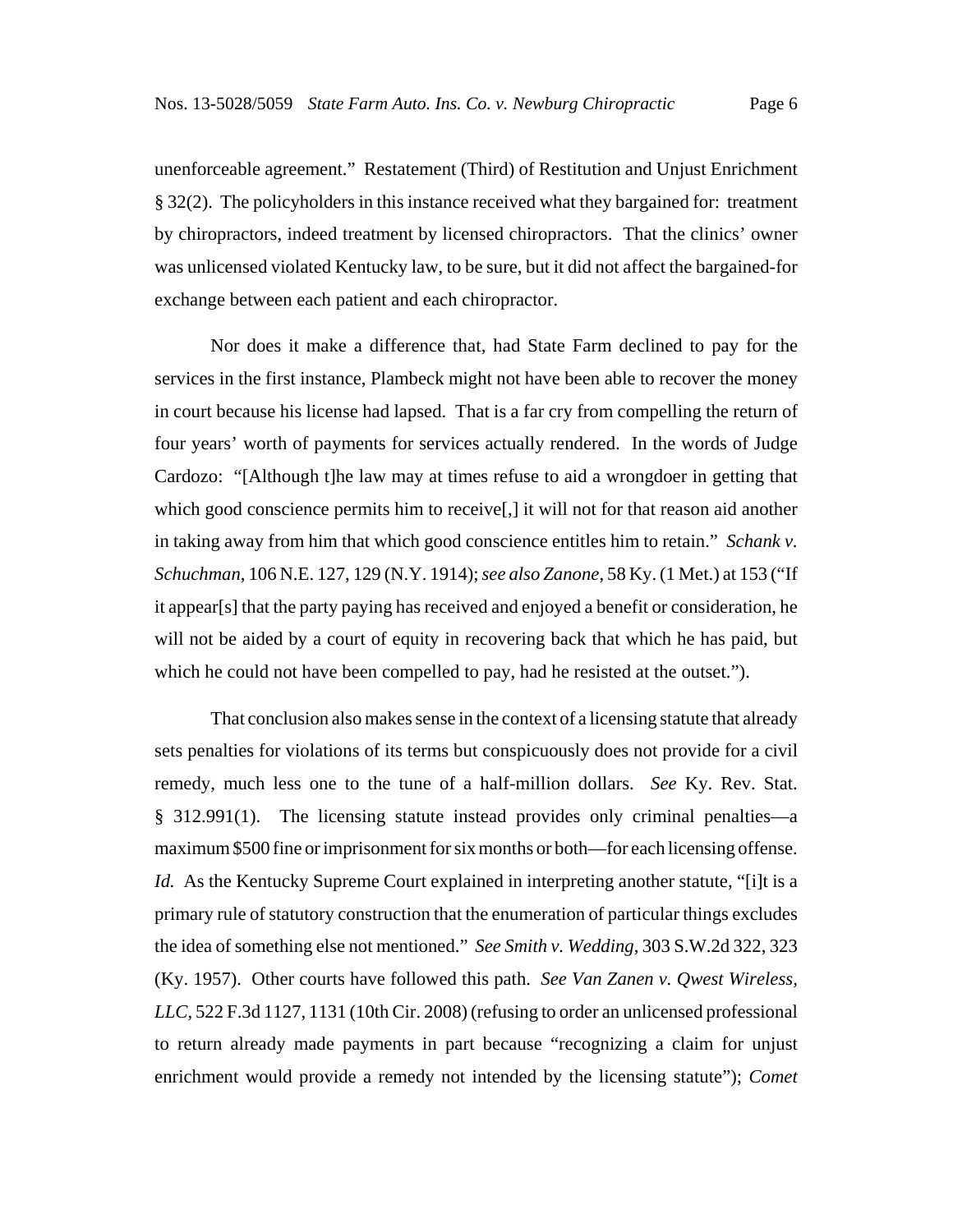*Theatre Enters.*, 195 F.2d at 81 (declining to disgorge payments made to an unlicensed contractor where the licensing statute did not specify such a remedy).

A contrary result, it seems to us, would promote unjust enrichment, not prevent it, or at least would create more unjust enrichment than it would alleviate. As the situation now stands, State Farm paid for chiropractic services and its customers received those services from licensed physicians. Everyone got what they wanted. State Farm now asks us to award it more than \$500,000, to make Plambeck the best of neighbors—the insurer of State Farm—all because the company discovered (belatedly) that Plambeck let his license lapse. That remedy won't help the patients that the licensing statute was meant to protect. And it won't prevent unjust enrichment. "[C]ourts are normally not in the business of creating an inequitable situation where one does not already exist." *Schlueter v. Latek*, 821 F. Supp. 2d 1079, 1082 (E.D. Wis. 2011).

State Farm's contrary rule would undercut the objectives of licensing statutes in some instances and incentivize negligent conduct in others. A corporation could neglect to check the licensing status of the contractor it hired to renovate its storefront only to benefit from this oversight later by recovering payments made on its void contract once construction is complete, saving hundreds of thousands of dollars in construction costs. *See Comet Theatre Enters.*, 195 F.2d at 81–83. Or a developer could hire an architect licensed in Michigan to design condominiums in Idaho where he is not licensed, discovering after the condominiums are designed, built and sold, that he may recover everything paid to the unlicensed-in-Idaho architect and double his profits. *See Farrell v. Whiteman*, 200 P.3d 1153, 1156–62 (Idaho 2009). A corporation could employ an insurance broker unlicensed in its State, obtain necessary insurance for a number of years, and then (once it got around to checking the broker's license) could recoup all the insurance payments it previously made on the back end as a reward for its lax investigation on the front end. *See Van Zanen*, 522 F.3d at 1128–33. Or, in a slight twist on this case, an insurance company could ignore the licensing status of the clinics from which its policyholders are receiving treatment, pay for those treatments at the time of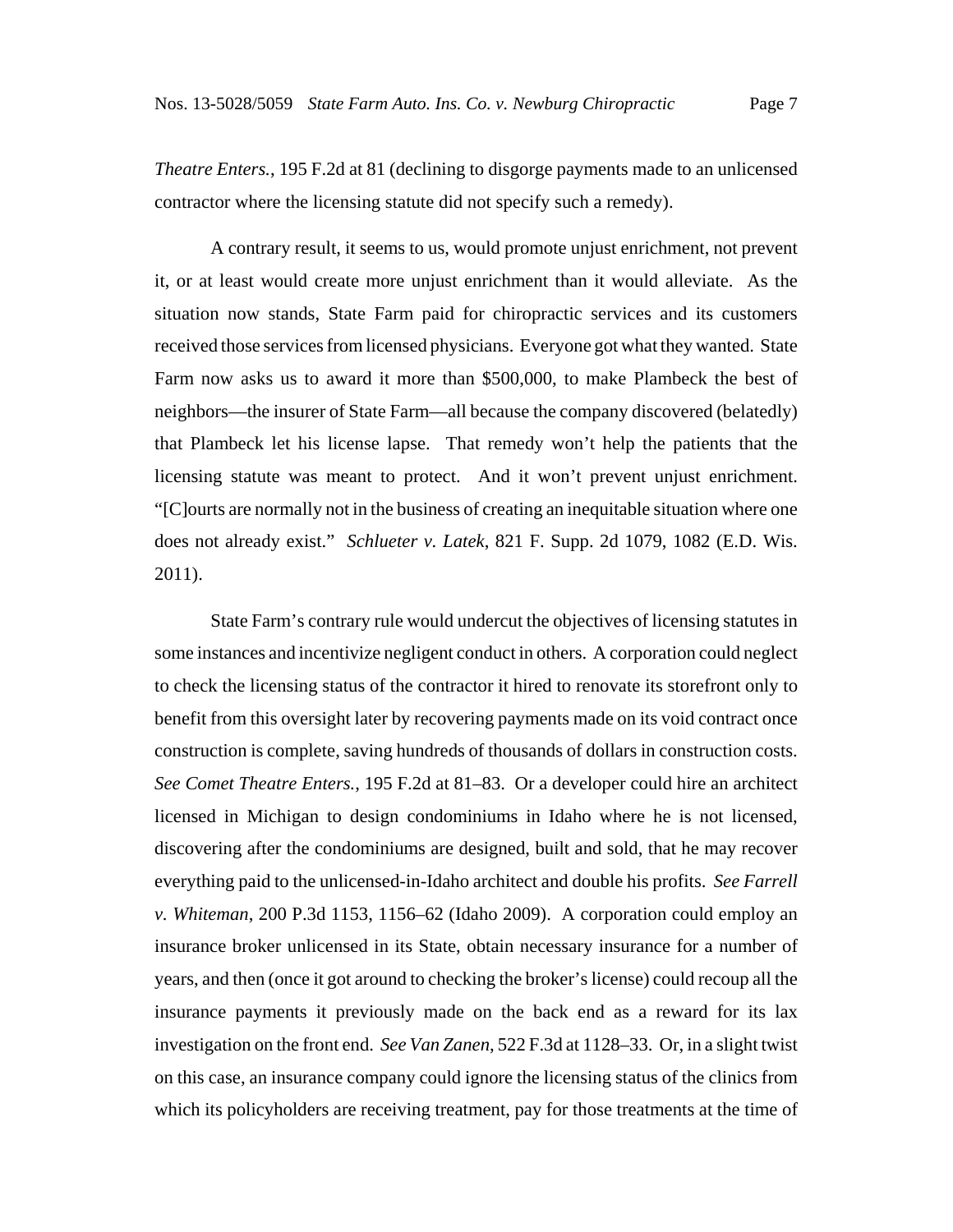service, then seek restitution for all payments made years after the fact. None of this is hyperbole, as demonstrated by the recoupment efforts in this case and the other three cited cases.

Pointing to *Phoenix Indemnity Co. v. Steiden Stores* and *Riverside Insurance Co. v. McDowell*, State Farm claims that Kentucky law compels recovery under these circumstances. 267 S.W.2d at 733; 576 S.W.2d at 268. Not true. Both cases apply the same general rule we have applied. Under Kentucky law, a person may recover money paid due to a mistake of law or fact if the money was not due in law or conscience. Applying that rule, *Phoenix Indemnity* held that an insurance company could recover money it paid to an insured where it was mistaken about a key fact that significantly affected the amount the insurance contract obligated it to pay. 267 S.W.2d at 734–35. And *Riverside Insurance* allowed an insurance company to recover money it paid under the mistaken belief that the law required it to cover a larger amount of personal injury damages than it actually did. 576 S.W.2d at 269. Here, by contrast, State Farm was not mistaken about whether it owed Plambeck money for his clinics' services; it was mistaken about whether it could have avoided these obligations by refusing to pay, knowing that the courts might well deny Plambeck recovery for public policy reasons. This is not the kind of mistake that Kentucky courts will remedy in equity. *See Zanone*, 58 Ky. (1 Met.) at 153.

State Farm persists that Plambeck should not be allowed to retain the payments it made because he acted illegally when he owned a chiropractic clinic in Kentucky without a license. This observation is entirely true, and nothing in our opinion should suggest that Plambeck was not in the wrong. To the contrary: For all we know, he still may face criminal sanctions for his conduct. *See* Ky. Rev. Stat. § 312.991(1). But we are not asked to decide whether Plambeck acted wrongly. We are asked to decide whether State Farm brought a viable civil claim to recover payments made. The answer to the latter question and the former are not inexorably intertwined. Indeed, as shown, the existence of criminal penalties in the licensing statute combined with the absence of civil remedies suggests that State Farm should not recover. *See Smith*, 303 S.W.2d at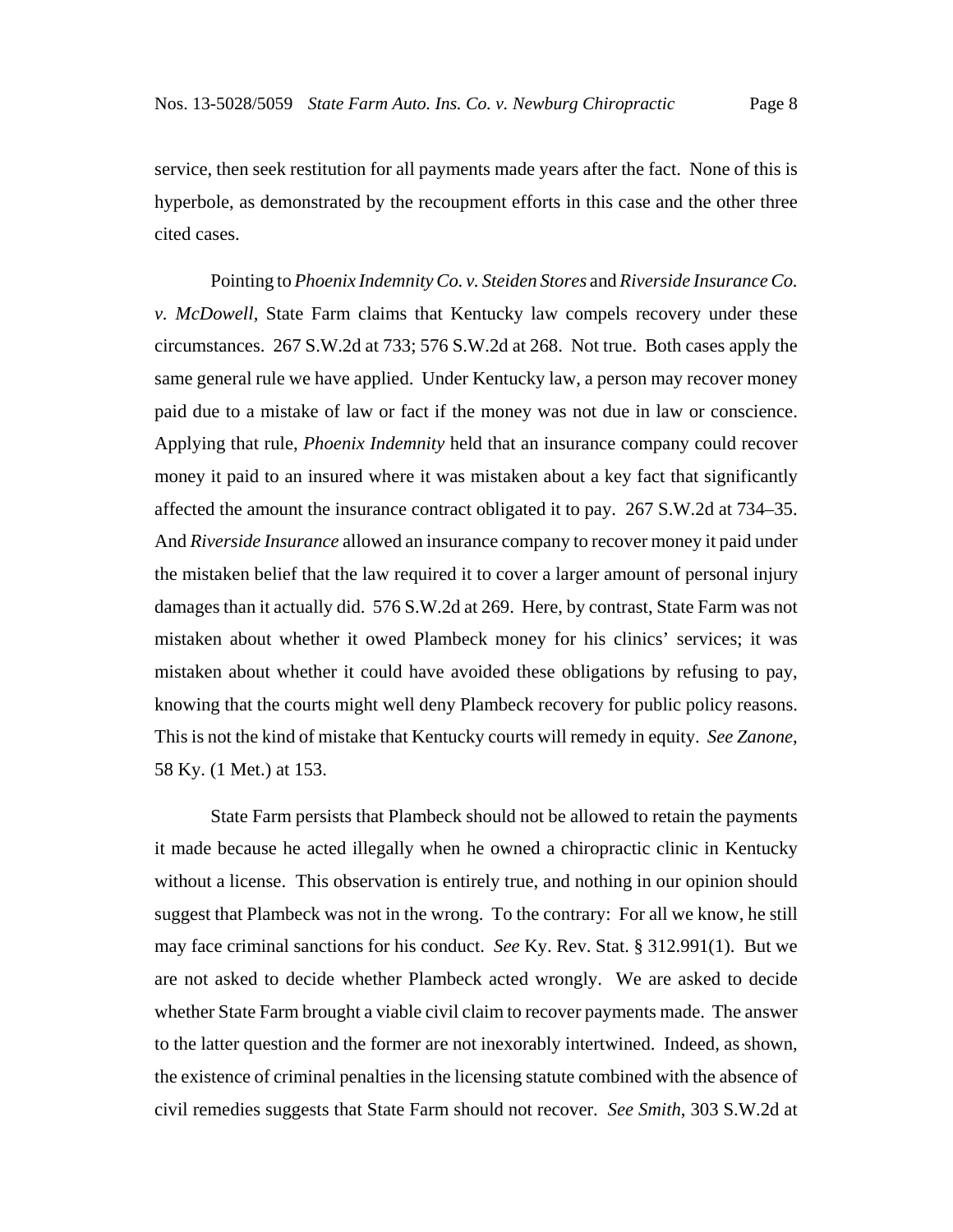323 ("It is a primary rule of statutory construction that the enumeration of particular things excludes the idea of something else not mentioned."); *see also Comet Theatre Enters.*, 195 F.2d at 81. In the last analysis, State Farm's cause of action fails as a matter of law.

#### III.

In view of this disposition of State Farm's mistake claim, the other issues raised by the parties fall by the wayside. State Farm cannot recover funds paid to the laterformed corporate clinics that Plambeck owned for the same reasons it cannot recover funds paid to Plambeck as a sole proprietor. And State Farm's allegations of error in the district court's damage award are now moot.

#### IV.

For these reasons, we reverse in part and affirm in part.